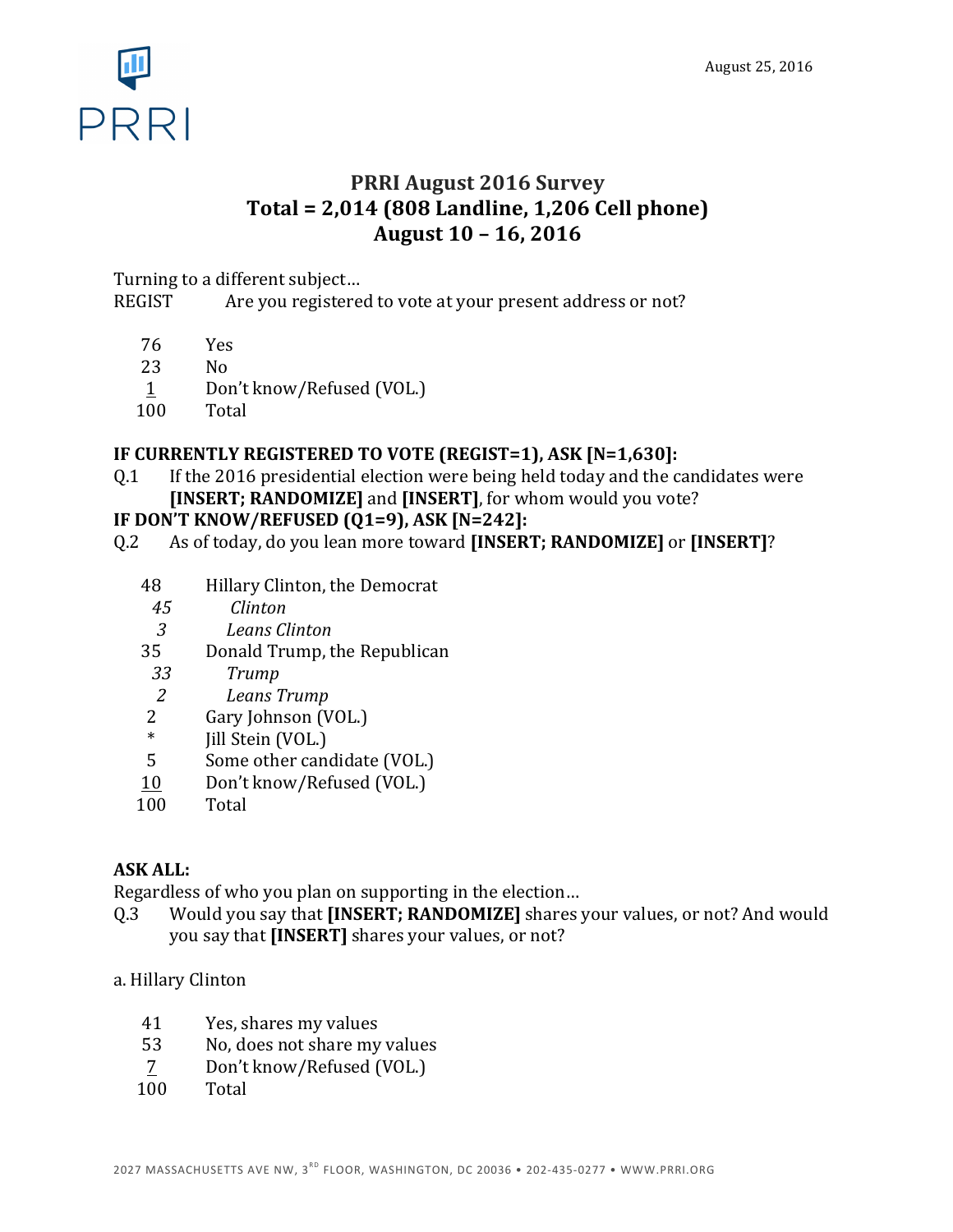#### b. Donald Trump

- 27 Yes, shares my values
- 66 No, does not share my values
- $\frac{7}{100}$  Don't know/Refused (VOL.)
- Total

Again, regardless of who you plan to support in this election...

- Q.4 Would you definitely vote for, vote for but with reservations, or definitely not vote for a candidate who opposes same-sex marriage?
	- 20 Definitely vote for
	- 22 Vote for with reservations
	- 44 Definitely not vote for
	- 15 Don't know/Refused (VOL.)
	- 100 Total
- Q.5 Do you think **[INSERT; RANDOMIZE]** is very friendly, somewhat friendly, somewhat UNfriendly or very unfriendly toward gay, lesbian, bisexual and transgender people? And what about... [INSERT NEXT]?
- a. The Democratic Party

| Aug. | Dec. |                           |
|------|------|---------------------------|
| 2016 | 2013 |                           |
| 38   | 31   | Very friendly             |
| 35   | 39   | Somewhat friendly         |
| 7    | g    | Somewhat unfriendly       |
| 6    | 5    | Very unfriendly           |
| 14   | 16   | Don't know/Refused (VOL.) |
| 100  | 100  | Total                     |

#### b. The Republican Party

| Aug. | Dec. |                           |
|------|------|---------------------------|
| 2016 | 2013 |                           |
|      | 5    | Very friendly             |
| 26   | 23   | Somewhat friendly         |
| 25   | 27   | Somewhat unfriendly       |
| 26   | 27   | Very unfriendly           |
| 16   | 18   | Don't know/Refused (VOL.) |
| 100  | 100  | Total                     |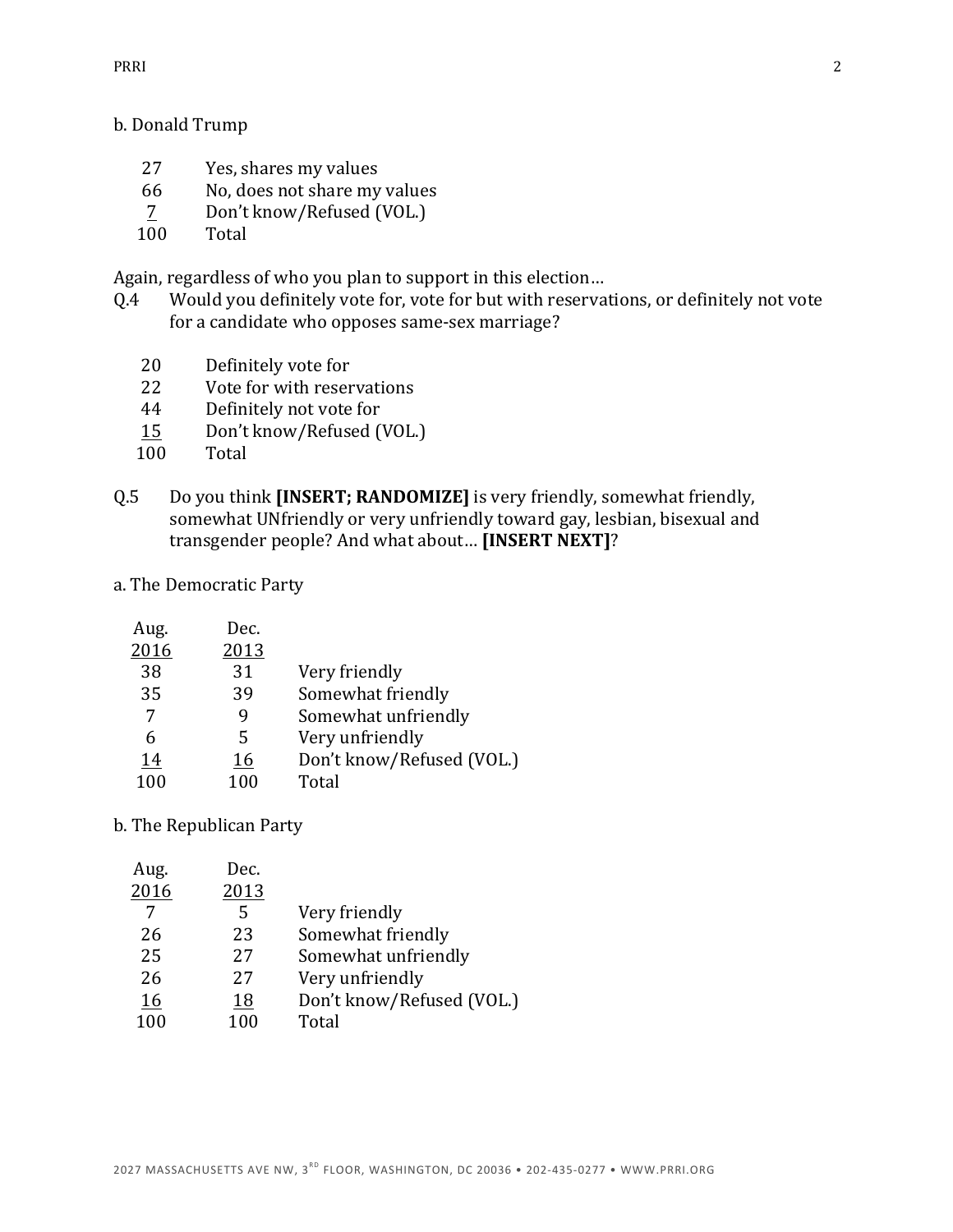# c. The Catholic Church

| Aug. | Dec. |                           |
|------|------|---------------------------|
| 2016 | 2013 |                           |
| 10   |      | Very friendly             |
| 25   | 20   | Somewhat friendly         |
| 25   | 26   | Somewhat unfriendly       |
| 24   | 32   | Very unfriendly           |
| 17   | 15   | Don't know/Refused (VOL.) |
| 100  | 100  | Total                     |

#### **ASK FORM 1 ONLY [N=1,029]:**

d. Evangelical Christian Churches

| Aug.      | Dec. |                           |
|-----------|------|---------------------------|
| 2016      | 2013 |                           |
| q         | 5    | Very friendly             |
| 21        | 19   | Somewhat friendly         |
| 23        | 22   | Somewhat unfriendly       |
| 27        | 29   | Very unfriendly           |
| <u>21</u> | 24   | Don't know/Refused (VOL.) |
| 100       | 100  | Total                     |
|           |      |                           |

# **ASK FORM 2 ONLY [N=985]:**

e. Non-evangelical Protestant Churches

| Aug. | Dec. |                           |
|------|------|---------------------------|
| 2016 | 2013 |                           |
| 9    | 6    | Very friendly             |
| 25   | 27   | Somewhat friendly         |
| 22   | 20   | Somewhat unfriendly       |
| 18   | 13   | Very unfriendly           |
| 27   | 34   | Don't know/Refused (VOL.) |
| 100  | 100  | Total                     |
|      |      |                           |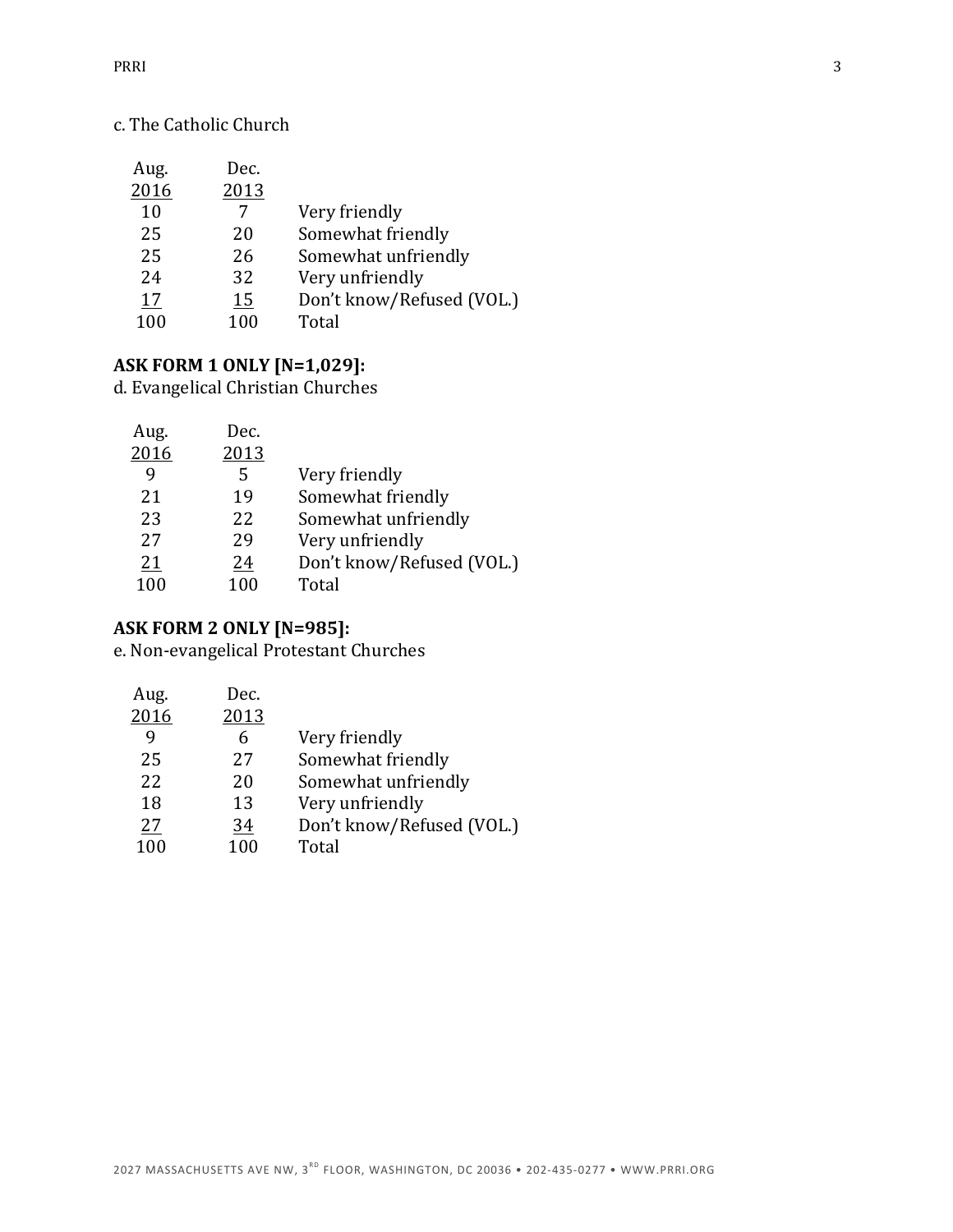Now a few different questions...

RELIG What is your present religion, if any? Are you Protestant, Roman Catholic, Mormon, Orthodox such as Greek or Russian Orthodox, Jewish, Muslim, Buddhist, Hindu, atheist, agnostic, something else, or nothing in particular?

**INTERVIEWER: IF R VOLUNTEERS** "nothing in particular, none, no religion, etc." **BEFORE REACHING END OF LIST, PROMPT WITH:** And would you say that's atheist, agnostic, or just nothing in particular?**I** 

- 30 Protestant (Baptist, Methodist, Non-denominational, Lutheran, Presbyterian,
- Pentecostal, Episcopalian, Reformed, Church of Christ, Jehovah's Witness, etc.)
- 21 Roman Catholic (Catholic)
- 2 Mormon (Church of Jesus Christ of Latter-day Saints/LDS)
- 1 Orthodox (Greek, Russian, or some other orthodox church)
- 2 Jewish (Judaism)
- 1 Muslim (Islam)
- 1 Buddhist
- \* Hindu
- 4 Atheist (do not believe in God)
- 3 Agnostic (not sure if there is a God)
- 1 Something else [SPECIFY]
- 17 Nothing in particular
- 15 Christian (VOL.)
- \* Unitarian (Universalist) (VOL.)
- 3 Don't know/Refused
- 100 Total

# **IF NOTHING IN PARTICULAR (RELIG=12), ASK [N=301]:**

- SECULAR In general would you describe yourself more as a religious person or as a secular person, that is someone who is NOT religious?
	- 15 Religious
	- 75 Secular, not religious
	- 5 Spiritual, not religious (VOL.)
	- 1 OTHER [SPECIFY-VOL.]
	- 4 Don't Know/Refused (VOL.)
	- 100 Total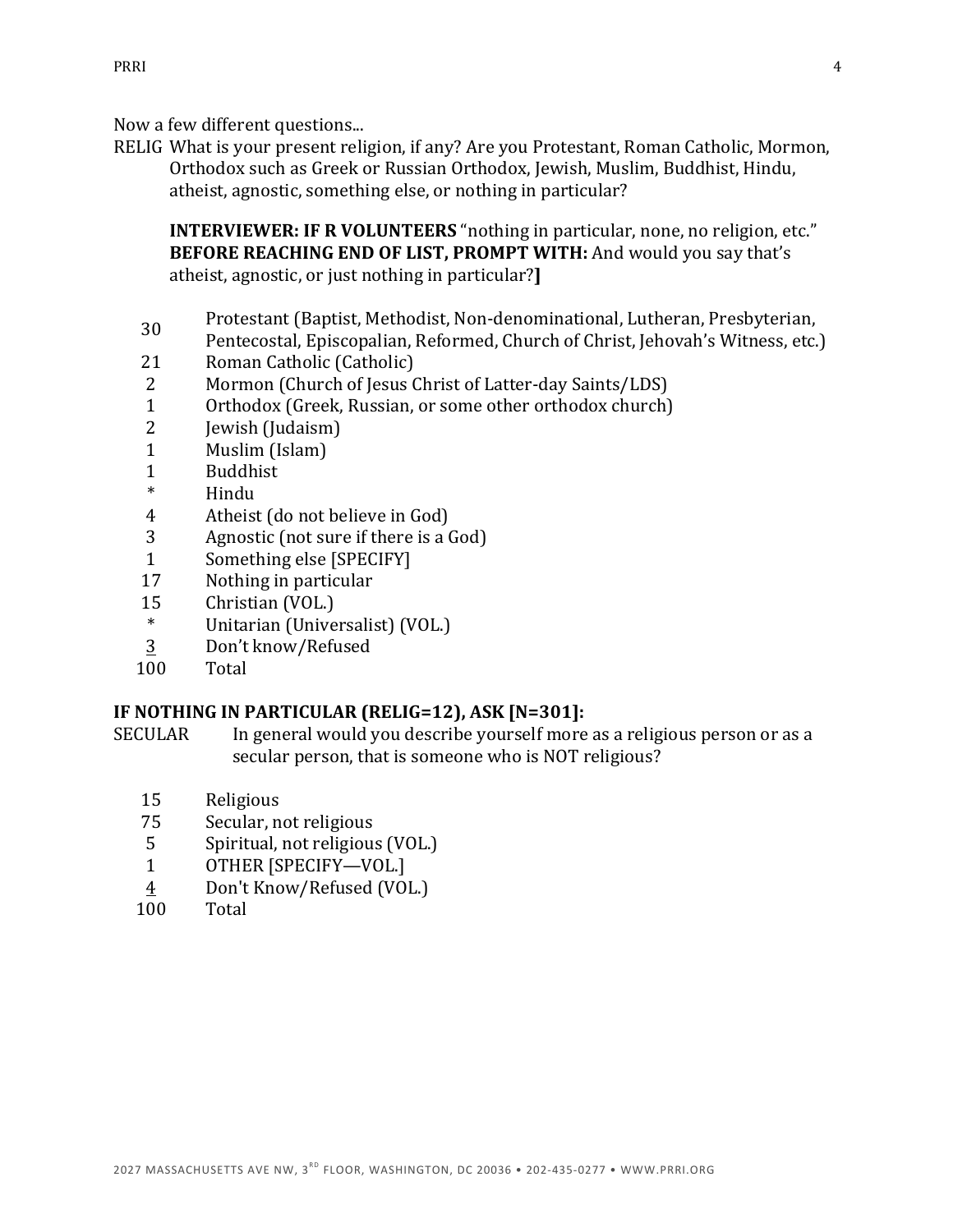## **IF PROTESTANT OR CHRISTIAN (RELIG=1,13), ASK [N=927]:**

BORN Would you describe yourself as a "born-again" or evangelical Christian, or not?

- 55 Yes
- 41 No
- 5 Don't know/Refused
- 100 Total
- ATTEND Aside from weddings and funerals, how often do you attend religious services... more than once a week, once a week, once or twice a month, a few times a year, seldom, or never?
	- 10 More than once a week
	- 23 Once a week
	- 12 Once or twice a month
	- 19 A few times a year
	- 18 Seldom
	- 18 Never
	- 1 Don't know/Refused
	- 100 Total

## **IF ATTEND AT LEAST ONCE OR TWICE A MONTH (ATTEND<4), ASK [N=938]:**

Thinking about your place of worship...

- Q.6 Does the clergy at your place of worship ever speak out about **[INSERT; RANDOMIZE]?** What about [INSERT]? Does the clergy at your place of worship ever speak out about this, or not?
- a. The issue of homosexuality

| Aug.           | May  | Sept. |                           |
|----------------|------|-------|---------------------------|
| 2016           | 2011 | 2010  |                           |
| 42             | 51   | 41    | Yes                       |
| 56             | 47   | 57    | N٥                        |
| $\overline{2}$ |      |       | Don't know/Refused (VOL.) |
| 100            | 100  | 100   | Total                     |

b. The issue of abortion

| Aug.           | July | May  |                           |
|----------------|------|------|---------------------------|
| 2016           | 2011 | 2011 |                           |
| 42             | 64   | 54   | Yes                       |
| 56             | 34   | 44   | N٥                        |
| $\overline{2}$ |      |      | Don't know/Refused (VOL.) |
| 100            | 100  | 100  | Total                     |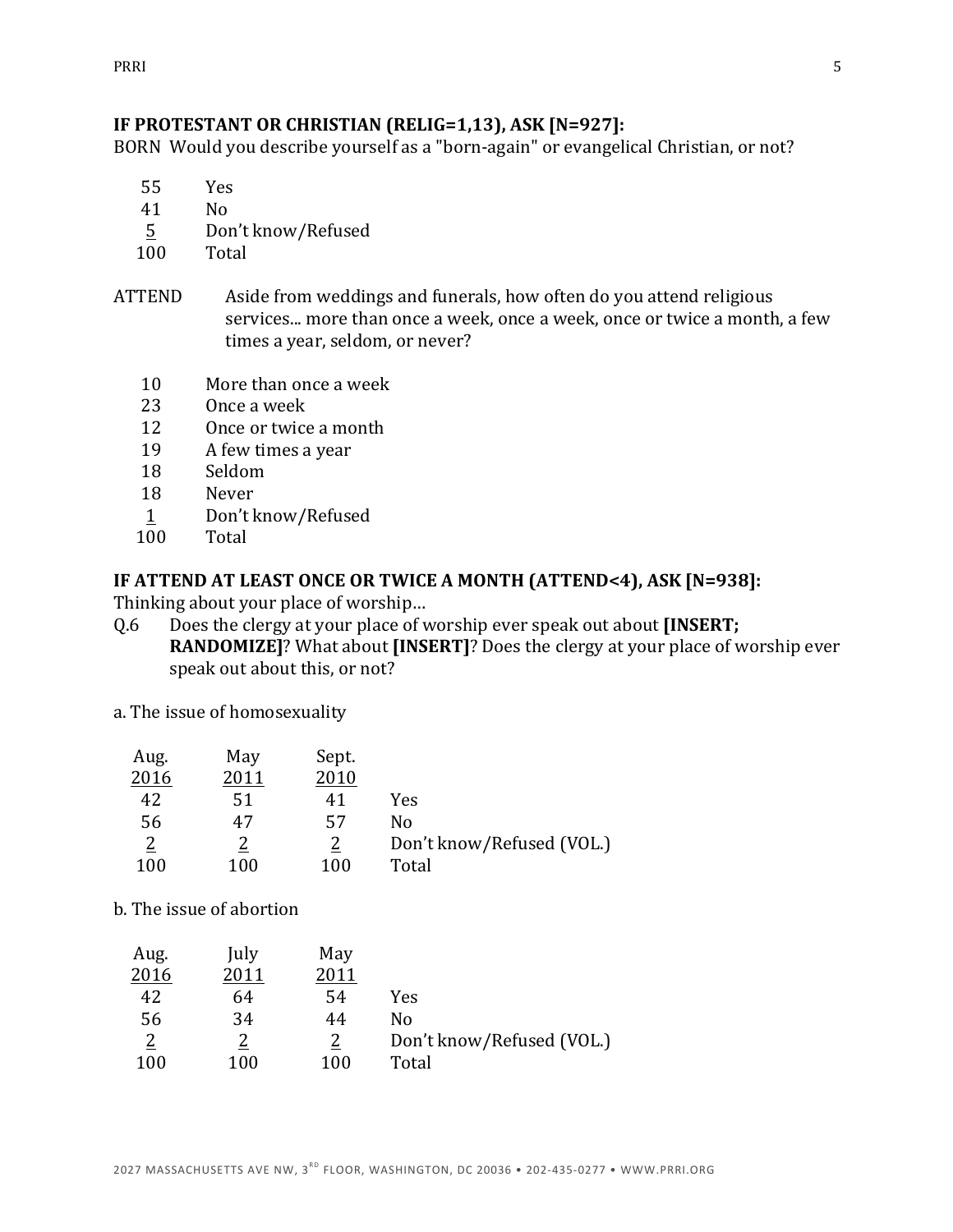#### c. The 2016 presidential election

- 22 Yes
- 76 No
- 2 Don't know/Refused (VOL.)
- 100 Total

### **IF HEARD ABOUT 'HOMOSEXUALITY' (Q6a=1), ASK [N=363]:**

Q.7 When your clergy has spoken about the issue of homosexuality do they say it is morally acceptable, morally wrong or do they not take a position on the issue?

| Aug.           | May  |                           |
|----------------|------|---------------------------|
| 2016           | 2011 |                           |
| 13             | 5    | Morally acceptable        |
| 60             | 77   | Morally wrong             |
| 24             | 16   | Don't take a position     |
| $\overline{4}$ | 2    | Don't know/Refused (VOL.) |
| 100            | 100  | Total                     |

## **ASK ALL:**

Q.8 Overall, do you think that messages about homosexuality coming from America's places of worship are generally about accepting homosexuality, generally about discouraging homosexuality or do you think most places of worship do not talk about the issue?

| Aug. | July |                             |
|------|------|-----------------------------|
| 2016 | 2011 |                             |
| q    | 6    | Accepting homosexuality     |
| 33   | 37   | Discouraging homosexuality  |
| 46   | 51   | Do not talk about the issue |
| 11   | 6    | Don't know/Refused (VOL.)   |
| 100  | 100  | Total                       |
|      |      |                             |

Q.9 Now, please tell me if you completely agree, mostly agree, mostly DISagree or completely disagree with the following statement... Gay marriage goes against my religious beliefs.

| Aug.           | Aug. | Dec.     |                           |
|----------------|------|----------|---------------------------|
| 2016           | 2015 | 2013     |                           |
| 27             | 26   | 34       | Completely agree          |
| 14             | 15   | 17       | Mostly agree              |
| 16             | 21   | 16       | Mostly disagree           |
| 38             | 32   | 29       | Completely disagree       |
| $\overline{4}$ | 6    | <u>5</u> | Don't know/Refused (VOL.) |
| 100            | 100  | 100      | Total                     |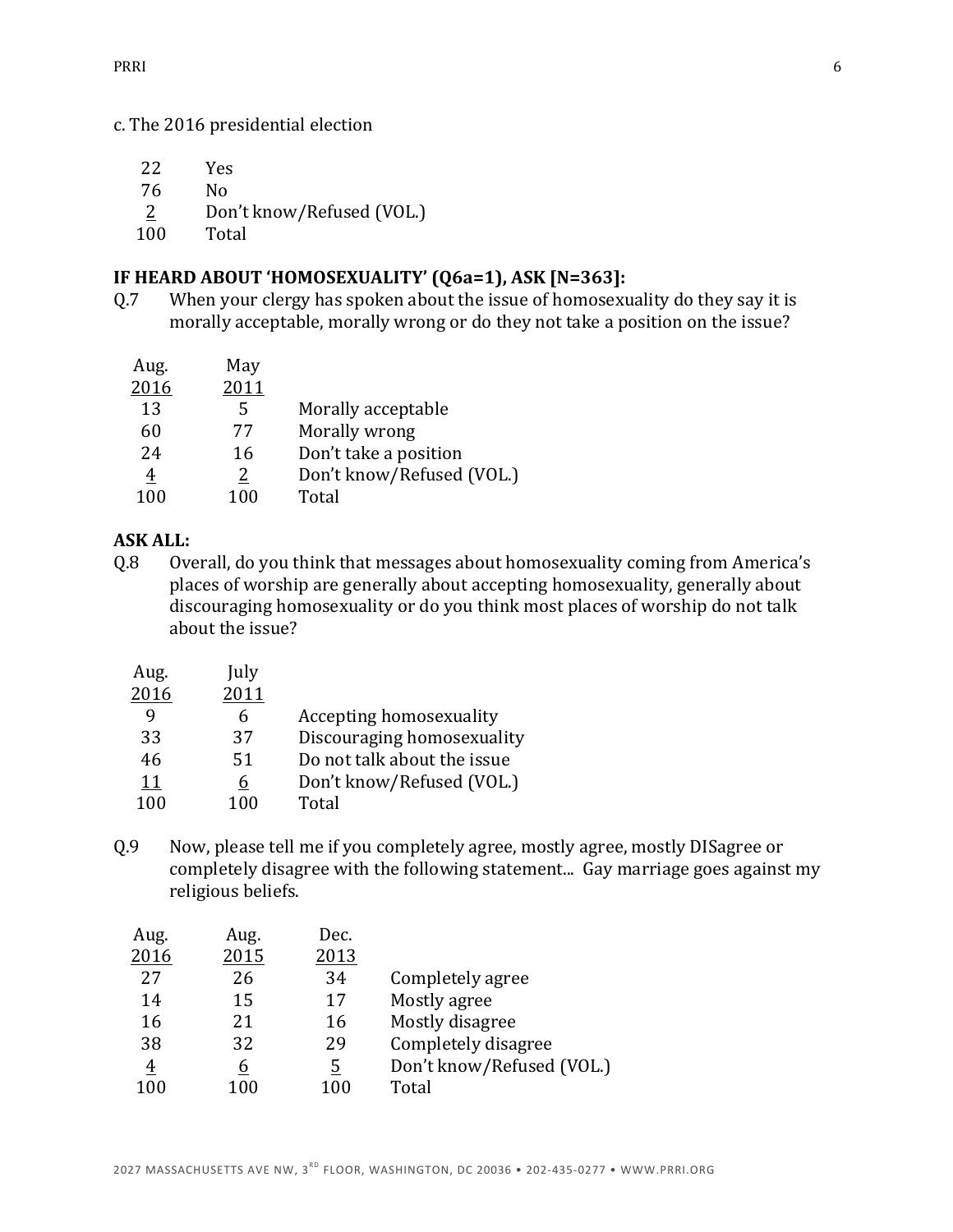Q.10 Compared to your views five years ago, are your current views about the legality of same-sex marriage generally more supportive, more opposed, or have they not changed?

| Aug.           | March    | July |                           |
|----------------|----------|------|---------------------------|
| 2016           | 2013     | 2011 |                           |
| 26             | 20       | 19   | More supportive           |
| 6              |          |      | More opposed              |
| 66             | 68       | 71   | Have not changed          |
| $\overline{2}$ | <u>3</u> |      | Don't know/Refused (VOL.) |
| 100            | 100      | 100  | Total                     |

Q.11 In America today, do you think it is more socially acceptable to be in favor of same sex marriage or to oppose same-sex marriage?

| Aug. | July |                           |
|------|------|---------------------------|
| 2016 | 2011 |                           |
| 65   | 51   | Favor same-sex marriage   |
| 23   | 43   | Oppose same-sex marriage  |
| 2    | 1    | Neither (VOL.)            |
| 1    | 1    | Both (VOL.)               |
| 8    | 5    | Don't know/Refused (VOL.) |
| 100  | 100  | Total                     |

Q.12 To the best of your knowledge, is it LEGAL or NOT LEGAL under FEDERAL LAW to fire or refuse to hire someone because they are gay, lesbian, bisexual, or transgender?

| Legal                     |
|---------------------------|
| Not legal                 |
| Don't know/Refused (VOL.) |
| Total                     |
|                           |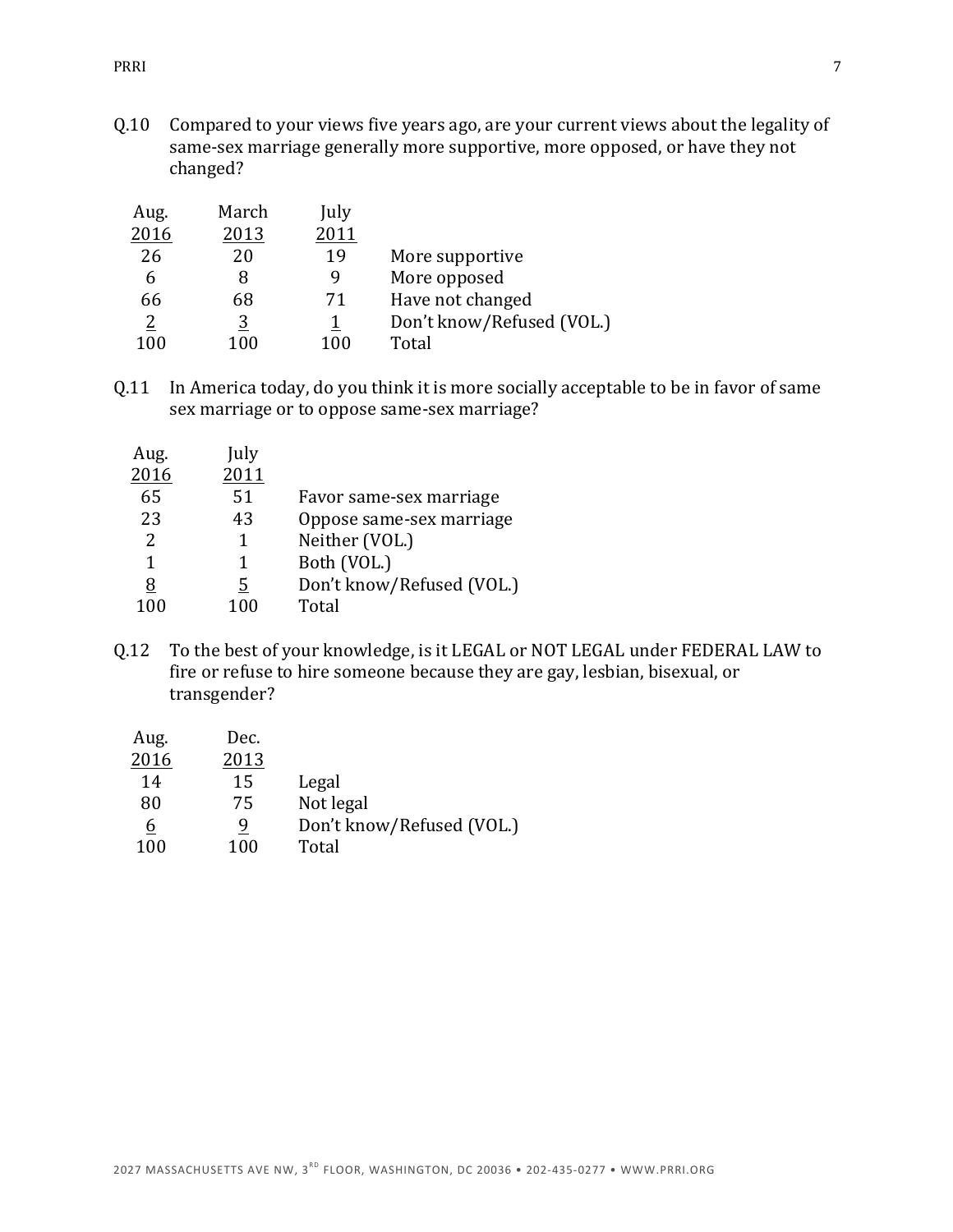Q.13 Now, we would like to get your views on some issues that are being discussed in the country today. Do you strongly favor, favor, oppose or strongly oppose [INSERT RANDOMIZE]? What about **[INSERT NEXT; RANDOMIZE]? [READ AS NECESSARY:** Do you strongly favor, favor, oppose or strongly oppose this?]

a. Allowing gay and lesbian couples to marry legally

|                  |          |              |               |          | Don't know/ |
|------------------|----------|--------------|---------------|----------|-------------|
|                  | Strongly |              |               | Strongly | Refused     |
|                  | favor    | <b>Favor</b> | <u>Oppose</u> | oppose   | (VOL.)      |
| Aug. 2016        | 31       | 31           | 15            | 15       | $8 = 100$   |
| <b>July 2016</b> | 28       | 28           | 21            | 13       | $10=100$    |
| <b>June 2016</b> | 25       | 30           | 20            | 15       | $10=100$    |
| Late May 2016    | 25       | 30           | 17            | 19       | $8 = 100$   |
| Early May 2016   | 32       | 30           | 18            | 18       | $2 = 100$   |
| Dec. 2015        | 22       | 30           | 19            | 19       | $10=100$    |
| Nov. 2015        | 32       | 24           | 17            | 20       | $8 = 100$   |
| Late Oct. 2015   | 27       | 28           | 19            | 19       | $6 = 100$   |
| Early Oct. 2015  | 31       | 29           | 17            | 22       | $1 = 100$   |
| Sept. 2015       | 28       | 27           | 16            | 21       | $7 = 100$   |
| Late Aug. 2015   | 26       | 29           | 15            | 20       | $9 = 100$   |
| Early Aug. 2015  | 28       | 25           | 16            | 23       | $8 = 100$   |
| <b>July 2015</b> | 24       | 28           | 16            | 24       | $8 = 100$   |
| <b>June 2015</b> | 27       | 28           | 18            | 19       | $9 = 100$   |
| May 2015         | 26       | 27           | 20            | 19       | $9 = 100$   |
| Dec. 2014        | 25       | 32           | 18            | 18       | $7 = 100$   |
| Nov. 2014        | 25       | 29           | 20            | 19       | $7 = 100$   |
| Oct. 2014        | 24       | 32           | 18            | 17       | $9 = 100$   |
| Sept. 2014       | 22       | 33           | 18            | 19       | $8 = 100$   |
| Late Aug. 2014   | 24       | 25           | 20            | 22       | $9 = 100$   |
| Early Aug. 2014  | 28       | 28           | 17            | 20       | $7 = 100$   |
| <b>July 2014</b> | 24       | 29           | 18            | 20       | $10=100$    |
| <b>June 2014</b> | 25       | 28           | 14            | 26       | $7 = 100$   |
| May 2014         | 26       | 24           | 19            | 21       | $10=100$    |
| April 2014       | 27       | 27           | 18            | 22       | $5 = 100$   |
| Dec. 2013        | 22       | 31           | 21            | 20       | $5 = 100$   |
| Oct. 2013        | 25       | 27           | 19            | 25       | $4 = 100$   |
| June 2013        | 22       | 30           | 21            | 20       | $7 = 100$   |
| May 2013         | 24       | 28           | 22            | 21       | $5 = 100$   |
| March 2013       | 23       | 27           | 18            | 21       | $10=100$    |
| Feb. 2013        | 25       | 27           | 19            | 23       | $7 = 100$   |
| Sept. 2012       | 24       | 25           | 18            | 27       | $7 = 100$   |
| Aug. 2012        | 24       | 25           | 17            | 28       | $6 = 100$   |
| June 2012        | 25       | 24           | 18            | 26       | $7 = 100$   |
| March 2012       | 22       | 30           | 19            | 25       | $5 = 100$   |
| Oct. 2011        | 24       | 24           | 20            | 26       | $6 = 100$   |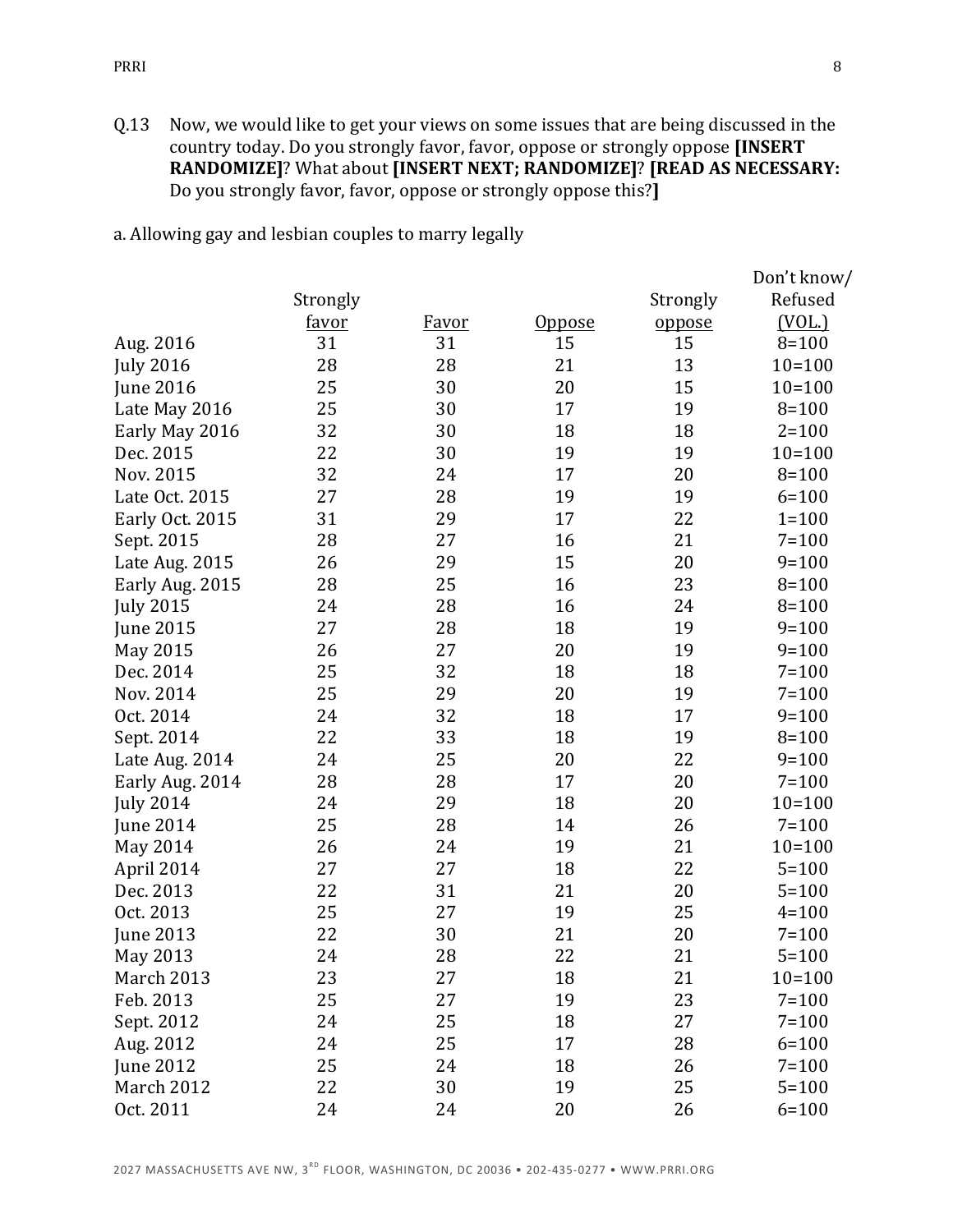| Aug. 2011 | 19 |  |    | $6 = 100$ |
|-----------|----|--|----|-----------|
| July 2011 |    |  | 26 | $6 = 100$ |

b. Allowing a small business owner in your state to refuse to provide products or services to gay or lesbian people, if doing so violates their religious beliefs

|                  |              |              |        |          | Don't know/ |
|------------------|--------------|--------------|--------|----------|-------------|
|                  | Strongly     |              |        | Strongly | Refused     |
|                  | <u>favor</u> | <u>Favor</u> | Oppose | oppose   | (VOL.)      |
| Aug. 2016        | 14           | 16           | 28     | 35       | $7 = 100$   |
| <b>July 2016</b> | 9            | 22           | 29     | 31       | $8 = 100$   |
| <b>June 2016</b> | 13           | 17           | 29     | 31       | $9=100$     |
| May 2016         | 13           | 21           | 28     | 32       | $6 = 100$   |
| Dec. 2015        | 15           | 21           | 32     | 26       | $7 = 100$   |
| Nov. 2015        | 15           | 20           | 23     | 36       | $7 = 100$   |
| Oct. 2015        | 14           | 20           | 27     | 32       | $6 = 100$   |
| Sept. 2015       | 17           | 18           | 28     | 32       | $5 = 100$   |
| Late Aug. 2015   | 14           | 21           | 29     | 28       | $8 = 100$   |
| Early Aug. 2015  | 17           | 21           | 28     | 28       | $5 = 100$   |
| <b>July 2015</b> | 17           | 19           | 27     | 28       | $7 = 100$   |
| <b>June 2015</b> | 16           | 18           | 28     | 32       | $5 = 100$   |
| May 2015         | 14           | 18           | 30     | 32       | $5 = 100$   |

c. Laws that require transgender individuals to use bathrooms that correspond to their sex at birth rather than their current gender identity

- 15 Strongly favor
- 20 Favor
- 23 Oppose
- 30 Strongly oppose
- 12 Don't know/Refused
- 100 Total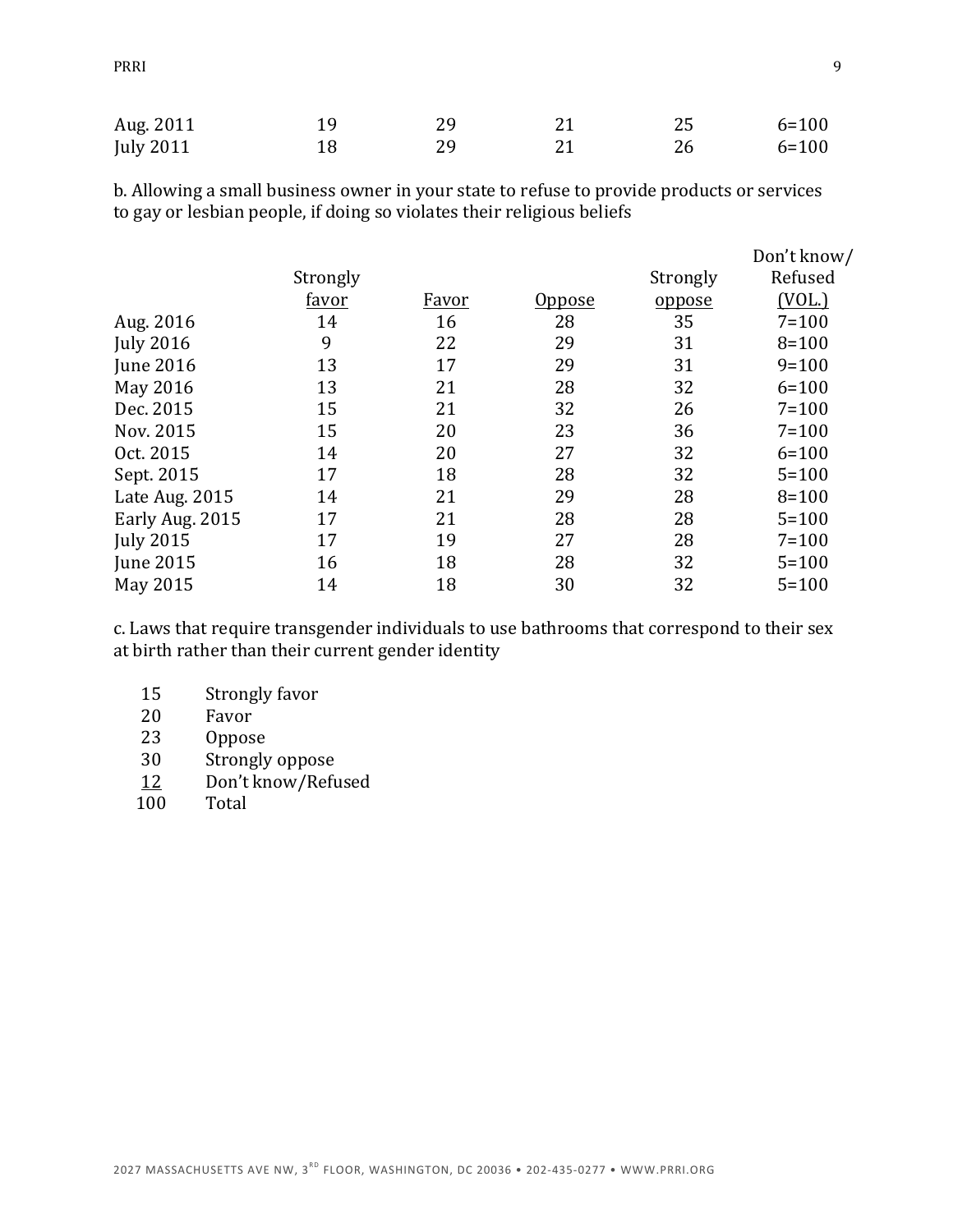|                  | Strongly<br>favor | Favor | Oppose | Strongly<br>oppose | Don't know/<br>Refused<br>(VOL.) |
|------------------|-------------------|-------|--------|--------------------|----------------------------------|
| Aug. 2016        | 38                | 34    | 13     | 10                 | $5 = 100$                        |
| Dec. 2015        | 32                | 37    | 16     | 10                 | $5 = 100$                        |
| Nov. 2015        | 39                | 33    | 12     | 11                 | $6 = 100$                        |
| Oct. 2015        | 34                | 35    | 15     | 11                 | $4 = 100$                        |
| Sept. 2015       | 37                | 34    | 15     | 10                 | $4 = 100$                        |
| Late Aug. 2015   | 37                | 33    | 15     | 9                  | $6 = 100$                        |
| Early Aug. 2015  | 35                | 36    | 13     | 11                 | $5 = 100$                        |
| <b>July 2015</b> | 34                | 34    | 14     | 11                 | $6 = 100$                        |

June 2015 40 29 13 12 6=100 May 2015 35 36 15 9 5=100

d. Laws that would protect gay, lesbian, bisexual, and transgender people against discrimination in jobs, public accommodations, and housing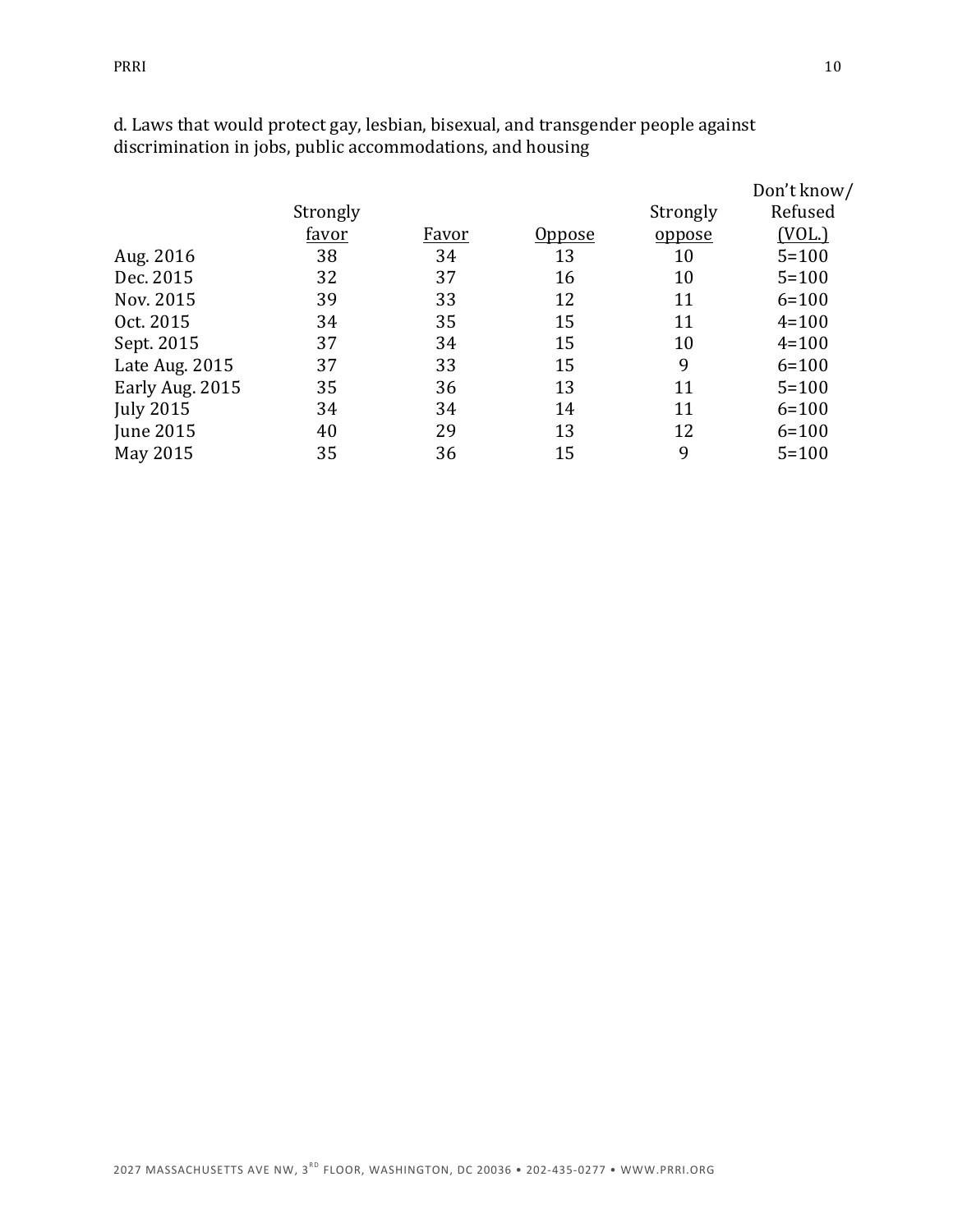Q.14 Which statement comes closest to your view about how the immigration system should deal with immigrants who are currently living in the U.S. illegally? The immigration system should... [FORM 1 READ IN ORDER (1-3), FORM 2 READ **REVERSE ORDER (3-1)]** 

|                  | Allow them a<br>way to |                         |              |                |             |
|------------------|------------------------|-------------------------|--------------|----------------|-------------|
|                  | become<br>citizens     | Allow them<br>to become |              |                |             |
|                  | provided               | permanent               |              |                |             |
|                  | they meet              | legal                   |              |                | Don't know/ |
|                  | certain                | residents, but          | Identify and | None of these  | Refused     |
|                  | requirements           | not citizens            | deport them  | (VOL.)         | (VOL.)      |
| Aug. 2016        | 64                     | 14                      | 18           | 1              | $3 = 100$   |
| <b>July 2016</b> | 61                     | 13                      | 21           | $\mathbf{1}$   | $3 = 100$   |
| <b>June 2016</b> | 64                     | 14                      | 17           | 1              | $4 = 100$   |
| Late May 2016    | 62                     | 16                      | 18           | $\mathbf{1}$   | $3 = 100$   |
| Early May 2016   | 61                     | 17                      | 21           |                | $1 = 100$   |
| Dec. 2015        | 63                     | 15                      | 18           | $\overline{2}$ | $2 = 100$   |
| Nov. 2015        | 64                     | 14                      | 16           | $\mathbf{1}$   | $5 = 100$   |
| Oct. 2015        | 66                     | 13                      | 19           | 1              | $2 = 100$   |
| Sept. 2015       | 63                     | 12                      | 21           | $\mathbf{1}$   | $3 = 100$   |
| Late Aug. 2015   | 63                     | 16                      | 19           | $\mathbf{1}$   | $2 = 100$   |
| Early Aug. 2015  | 60                     | 16                      | 19           | $\overline{2}$ | $3 = 100$   |
| <b>July 2015</b> | 64                     | 14                      | 17           | 2              | $3 = 100$   |
| Late June 2015   | 64                     | 15                      | 16           | $\mathbf{1}$   | $4 = 100$   |
| Early June 2015  | 61                     | 17                      | 18           | 2              | $3 = 100$   |
| May 2015         | 60                     | 14                      | 21           | $\mathbf{1}$   | $3 = 100$   |
| Feb. 2015        | 59                     | 19                      | 18           | $\mathbf{1}$   | $3 = 100$   |
| Dec. 2014        | 65                     | 18                      | 15           | $\mathbf 1$    | $1 = 100$   |
| Late Nov. 2014   | 58                     | 19                      | 20           | $\mathbf 1$    | $2 = 100$   |
| Early Nov. 2014  | 59                     | 16                      | 22           | $\mathbf{1}$   | $3 = 100$   |
| Oct. 2014        | 60                     | 17                      | 20           | $\mathbf 1$    | $2 = 100$   |
| Sept. 2014       | 57                     | 17                      | 23           | $\mathbf{1}$   | $2 = 100$   |
| Aug. 2014        | 57                     | 19                      | 21           | $\mathbf{1}$   | $2 = 100$   |
| Late July 2014   | 58                     | 17                      | 22           | $\mathbf 1$    | $2 = 100$   |
| Early July 2014  | 58                     | 18                      | 19           | $\overline{c}$ | $4 = 100$   |
| <b>June 2014</b> | 61                     | 16                      | 20           | $\mathbf{1}$   | $2 = 100$   |
| May 2014         | 64                     | 16                      | 17           | $\mathbf{1}$   | $2 = 100$   |
| April 2014       | 61                     | 16                      | 20           | $\mathbf{1}$   | $2 = 100$   |
| Nov. 2013        | 63                     | 14                      | 18           | $\mathbf{1}$   | $4 = 100$   |
| Aug. 2013        | 63                     | 12                      | 19           | $\mathbf{1}$   | $4 = 100$   |
| Feb. 2013        | 63                     | 14                      | 21           | $\mathbf{1}$   | $1 = 100$   |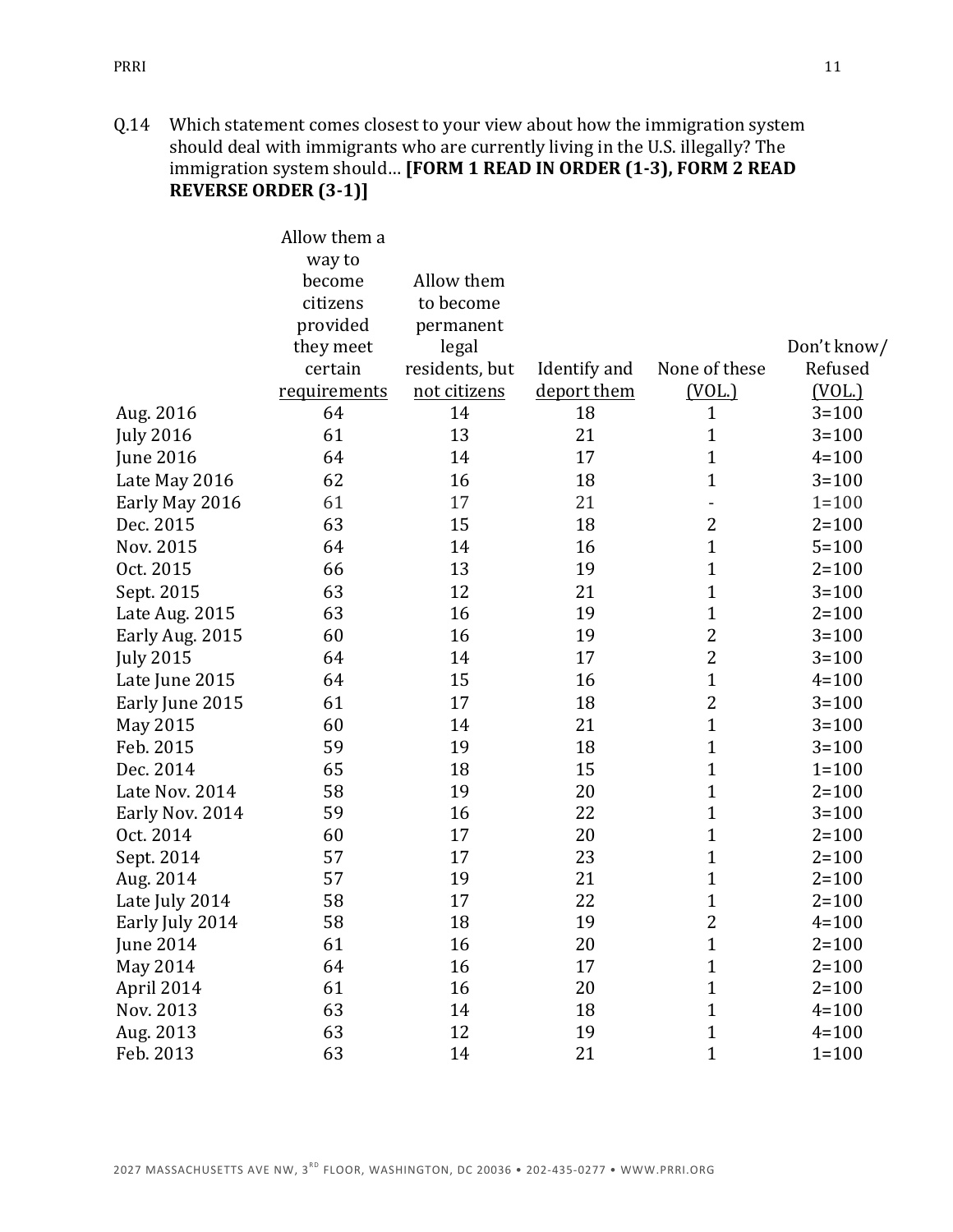## **ASK ALL:**

And thinking about American society...

Q.15 Just your impression, in the United States today, is there a lot of discrimination against **[INSERT ITEMS; RANDOMIZE]**, or not? And is there a lot of discrimination against [INSERT NEXT ITEM], or not?

# a. Gay and lesbian people

|                  | Yes, there     |                  | Don't know/ |
|------------------|----------------|------------------|-------------|
|                  | is a lot of    | No, not a lot of | Refused     |
|                  | discrimination | discrimination   | (VOL.)      |
| Aug. 2016        | 61             | 35               | $4 = 100$   |
| <b>July 2016</b> | 59             | 35               | $6 = 100$   |
| <b>June 2016</b> | 60             | 37               | $2 = 100$   |
| Oct. 2015        | 68             | 31               | $2 = 100$   |
| June 2015        | 62             | 32               | $7 = 100$   |
| Dec. 2013        | 68             | 27               | $4 = 100$   |

#### b. Immigrants

|                  | Yes, there     |                  | Don't know/ |
|------------------|----------------|------------------|-------------|
|                  | is a lot of    | No, not a lot of | Refused     |
|                  | discrimination | discrimination   | (VOL.)      |
| Aug. 2016        | 66             | 31               | $3 = 100$   |
| <b>July 2016</b> | 60             | 34               | $6 = 100$   |
| <b>June 2016</b> | 68             | 28               | $4 = 100$   |

## c. Blacks

|                  | Yes, there     |                  | Don't know/   |
|------------------|----------------|------------------|---------------|
|                  | is a lot of    | No, not a lot of | Refused       |
|                  | discrimination | discrimination   | <u>(VOL.)</u> |
| Aug. 2016        | 60             | 37               | $3 = 100$     |
| <b>July 2016</b> | 55             | 40               | $5 = 100$     |
| June 2016        | 57             | 40               | $3 = 100$     |
| Oct. 2015        | 63             | 36               | $1 = 100$     |
| Dec. 2013        | 52             | 44               | $3 = 100$     |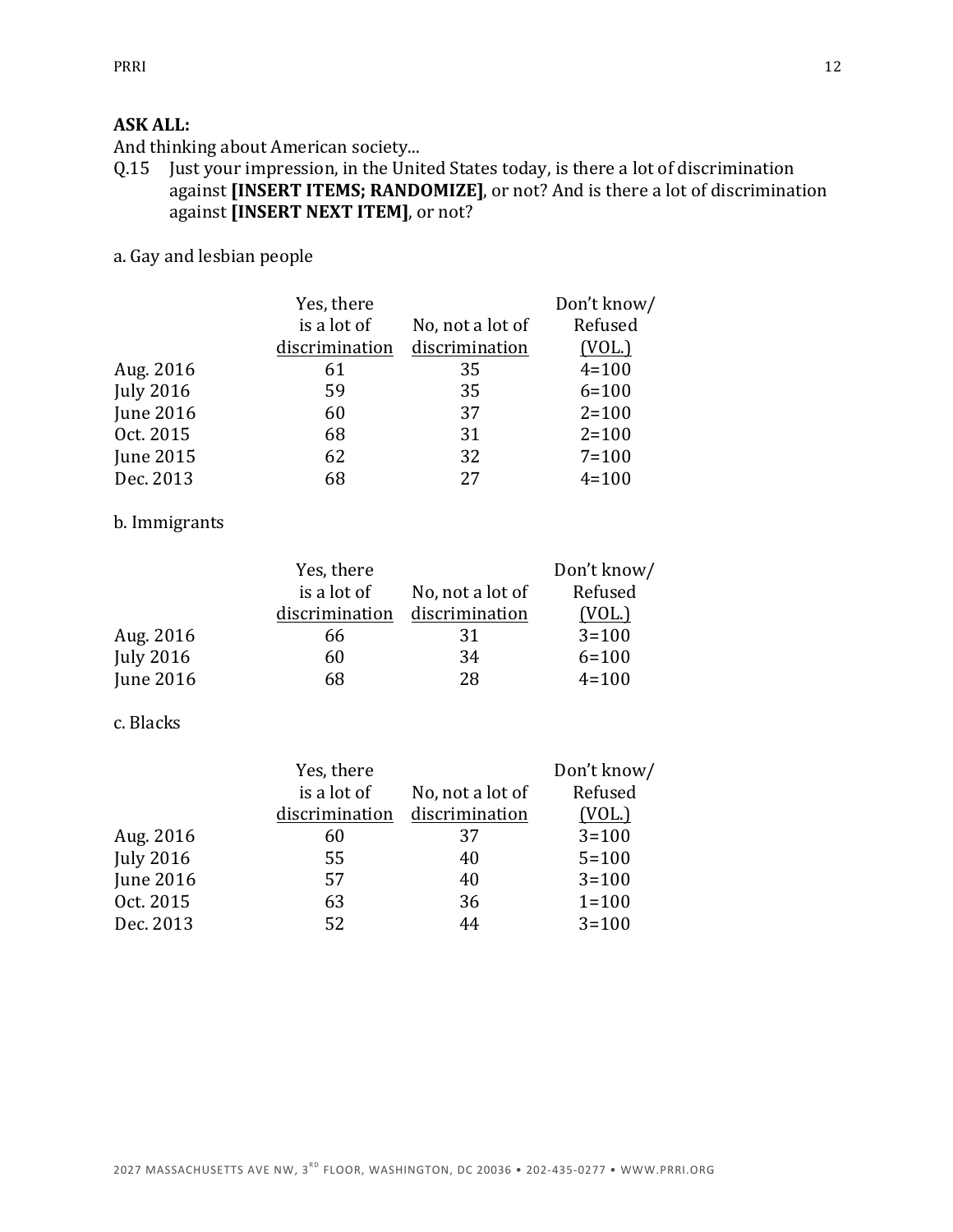# d. Transgender people

|                  | Yes, there     |                  | Don't know/   |
|------------------|----------------|------------------|---------------|
|                  | is a lot of    | No, not a lot of | Refused       |
|                  | discrimination | discrimination   | <u>(VOL.)</u> |
| Aug. 2016        | 65             | 26               | $8 = 100$     |
| <b>July 2016</b> | 61             | 30               | $9=100$       |
| June 2016        | 66             | 29               | $5 = 100$     |
| June 2015        | 62             | 27               | $11 = 100$    |
| Dec. 2013        | 71             | 19               | $9=100$       |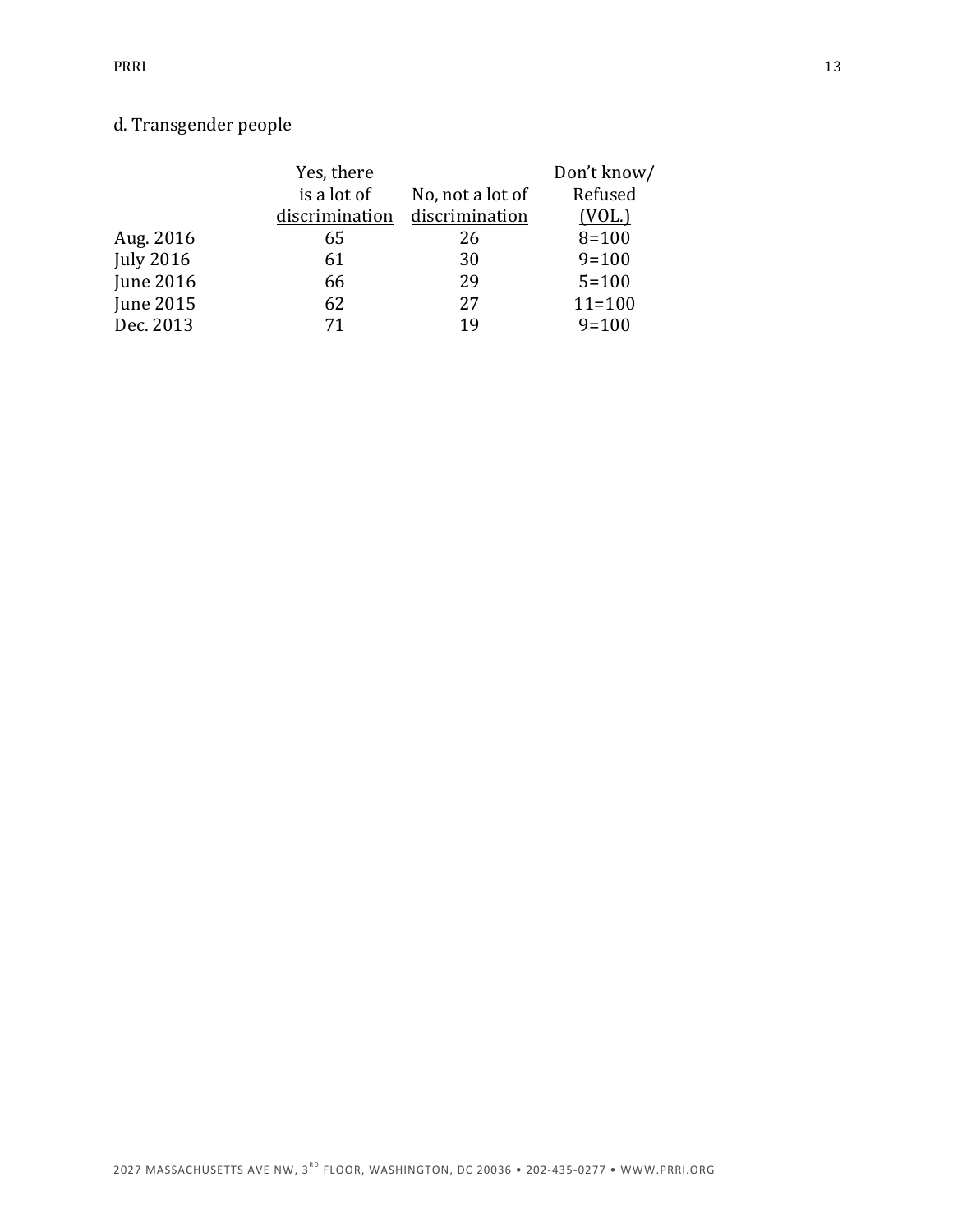<u>.</u>

# **Survey Methodology**

The survey was designed and conducted by Public Religion Research Institute. The survey was made possible by generous grants from The Arcus Foundation, The Ford Foundation, and The Henry Luce Foundation. Results of the survey were based on bilingual (Spanish and English) RDD telephone interviews conducted between August 10, 2016, and August 16, 2016, by professional interviewers under the direction of SSRS. Interviews were conducted among a random sample of 2,014 adults 18 years of age or older living in the United States (1,206 respondents were interviewed on a cell phone, and 1,630 respondents were registered voters). The selection of respondents within households was accomplished by randomly requesting to speak with the youngest adult male or female currently living in the household.

Data collection is based on stratified, single-stage, random-digit-dialing (RDD) sample of landline telephone households and randomly generated cell phone numbers. The sample is designed to represent the total U.S. adult population and includes respondents from all 50 states, including Hawaii and Alaska. The landline and cell phone samples are provided by Marketing Systems Group.

The weighting is accomplished in two separate stages. The first stage of weighting corrects for different probabilities of selection associated with the number of adults in each household and each respondent's telephone usage patterns.<sup>1</sup> In the second stage, sample demographics are balanced to match target population parameters for gender, age, education, race and Hispanic ethnicity, region (U.S. Census definitions), population density and telephone usage. The population density parameter was derived from Census 2010 data. The telephone usage parameter came from an analysis of the July-December 2015 National Health Interview Survey. All other weighting parameters are derived from an analysis of the U.S. Census Bureau's May 2015 Current Population Survey.

The sample weighting is accomplished using an iterative proportional fitting (IFP) process that simultaneously balances the distributions of all variables. Weights were trimmed to prevent individual interviews from having too much influence on the final results. The use of these weights in statistical analysis ensures that the demographic characteristics of the sample closely approximate the demographic characteristics of the target populations.

The margin of error for the survey is  $+/-$  2.6 percentage points at the 95% level of confidence. The design effect for the survey is 1.4. The margin of error for registered voters is  $+/-$  2.9 percentage points at the 95% level of confidence. In addition to sampling error, surveys may also be subject to error or bias due to question wording, context and order effects.

 $1$  Telephone usage refers to whether respondents have only a landline telephone, only a cell phone, or both types.